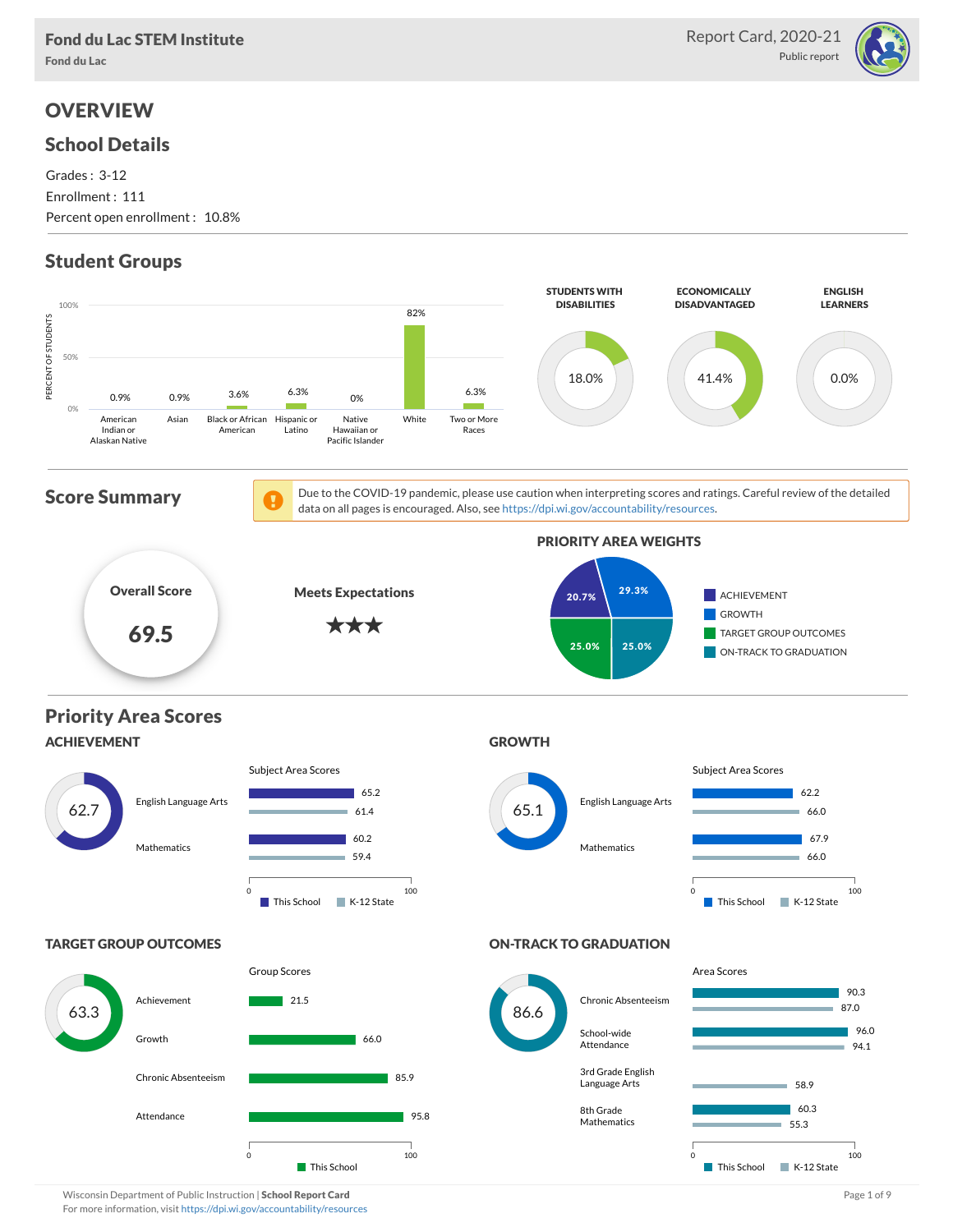Fond du Lac



## ACHIEVEMENT

This priority area summarizes how this school's students performed on state assessments using a points-based proficiency system that gives partial credit for Basic test performance and extra credit for Advanced performance. The score is a multi-year average of English language arts and mathematics subscores.

### Priority Area Score



### Student Group Achievement, 2020-21 (for information only)

Group size is given in parentheses. Groups with fewer than 20 students are not displayed.



### Performance Levels by Year

These graphs show school-wide percentages and group sizes of students performing at each level.

### ENGLISH LANGUAGE ARTS



### **MATHEMATICS**



Wisconsin Department of Public Instruction | School Report Card Page 2 of 9 and 2 of 9 and 2 of 9 and 2 of 9 and 2 of 9 and 2 of 9 and 2 of 9 and 2 of 9 and 2 of 9 and 2 of 9 and 2 of 9 and 2 of 9 and 2 of 9 and 2 of 9 and For more information, visit <https://dpi.wi.gov/accountability/resources>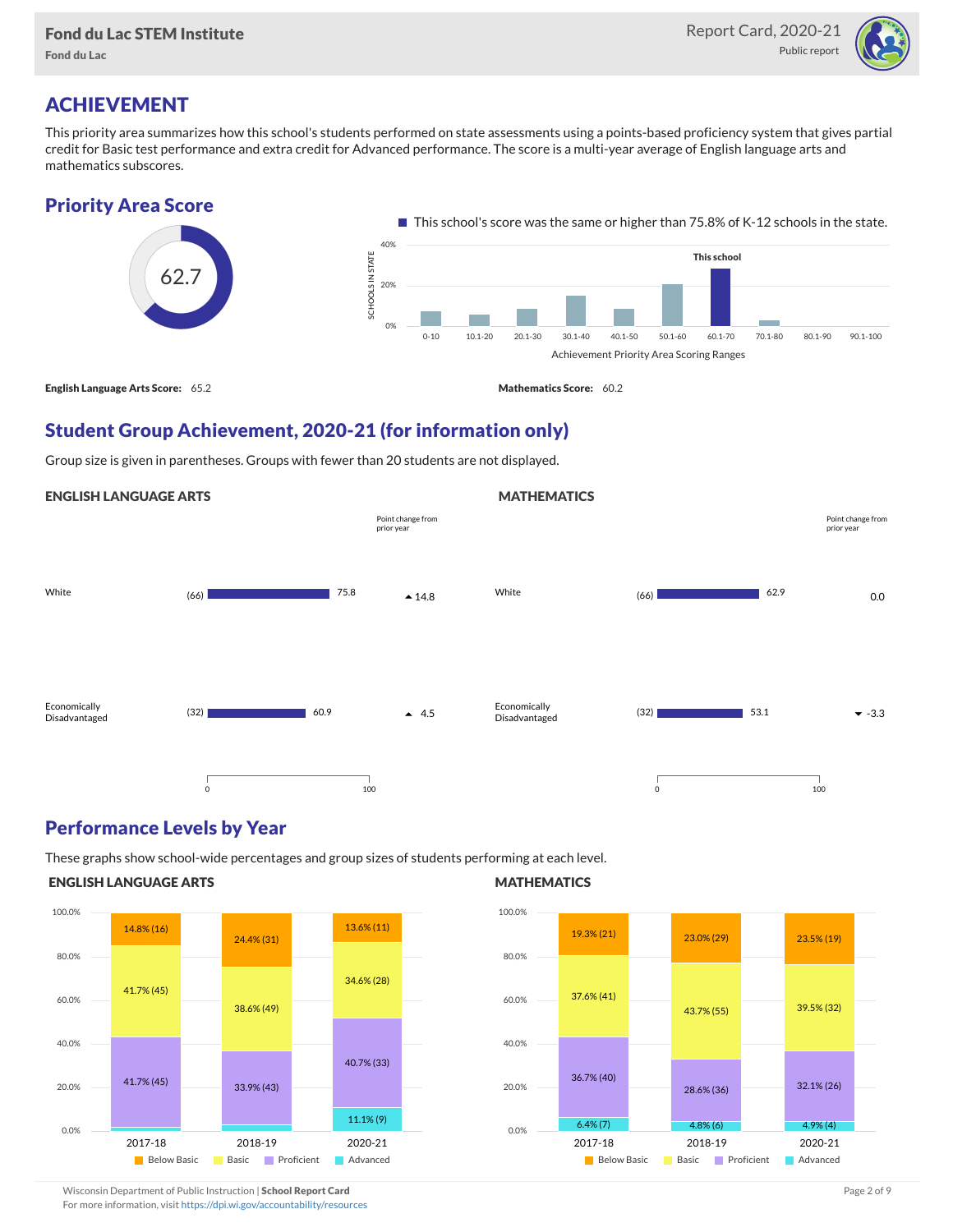

# ACHIEVEMENT - ADDITIONAL INFORMATION

The data on this page is for information only.

# Test Participation Rates, 2020-21

| <b>ENGLISH LANGUAGE ARTS</b> |                                   | <b>MATHEMATICS</b> |                                   |  |  |  |  |
|------------------------------|-----------------------------------|--------------------|-----------------------------------|--|--|--|--|
| All students                 | Lowest-participating group:       | All students       | Lowest-participating group:       |  |  |  |  |
|                              | <b>Economically Disadvantaged</b> |                    | <b>Economically Disadvantaged</b> |  |  |  |  |
| 93.3%                        | 94.3%                             | 93.3%              | 94.3%                             |  |  |  |  |

## Student Group Performance Levels by Year

Groups with any full academic year students in tested grades are shown.

### ENGLISH LANGUAGE ARTS

|                                   | 2017-18          |           |            |           | 2018-19            |                  |           |            |                 | 2020-21        |                  |          |            |         |                    |
|-----------------------------------|------------------|-----------|------------|-----------|--------------------|------------------|-----------|------------|-----------------|----------------|------------------|----------|------------|---------|--------------------|
|                                   | Total#<br>Tested | Advanced  | Proficient | Basic     | <b>Below Basic</b> | Tested<br>Total# | Advanced  | Proficient | Basi<br>$\circ$ | Below<br>Basic | Tested<br>Total# | Advanced | Proficient | Basic   | <b>Below Basic</b> |
| All Students: K-12 State          | 573,785          | 8.6%      | 33.7%      | 34.0%     | 23.7%              | 572,416          | 8.0%      | 32.7%      | 34.1%           | 25.3%          | 493,160          | 6.9%     | 31.5%      | 35.2%   | 26.5%              |
| All Students                      | 108              | 1.9%      | 41.7%      | 41.7%     | 14.8%              | 127              | 3.1%      | 33.9%      | 38.6%           | 24.4%          | 81               | 11.1%    | 40.7%      | 34.6%   | 13.6%              |
| American Indian or Alaskan Native | $\mathbf 0$      | <b>NA</b> | <b>NA</b>  | <b>NA</b> | <b>NA</b>          | $\mathbf 0$      | <b>NA</b> | <b>NA</b>  | <b>NA</b>       | <b>NA</b>      | $\sim 20$        | $\star$  | $\star$    |         |                    |
| Asian                             | $\Omega$         | <b>NA</b> | <b>NA</b>  | <b>NA</b> | <b>NA</b>          | $\Omega$         | <b>NA</b> | <b>NA</b>  | <b>NA</b>       | <b>NA</b>      | $\angle 20$      | $\star$  | $\star$    |         |                    |
| <b>Black or African American</b>  | $\sim 20$        | $\star$   | $\star$    | $\star$   | $\star$            | $\sim 20$        | $\star$   | $\star$    | $\star$         | $\star$        | $\sim 20$        | $\star$  | $\star$    |         |                    |
| Hispanic or Latino                | $\angle 20$      | $\star$   | $\star$    | $\star$   | $\star$            | $\angle 20$      | $\star$   | $\star$    | $\star$         | $\star$        | $\angle 20$      | $\star$  | $\star$    | $\star$ |                    |
| White                             | 92               | 1.1%      | 41.3%      | 44.6%     | 13.0%              | 105              | 3.8%      | 34.3%      | 41.9%           | 20.0%          | 66               | 10.6%    | 42.4%      | 34.8%   | 12.1%              |
| Two or More Races                 | $\sim 20$        |           | ٠          | ٠         | $\star$            | $\sim 20$        | $\star$   | $\star$    | $\ddot{}$       | ٠              | $\sim 20$        | $\star$  | ٠          |         |                    |
| <b>Economically Disadvantaged</b> | 44               | 2.3%      | 45.5%      | 27.3%     | 25.0%              | 55               | 3.6%      | 30.9%      | 40.0%           | 25.5%          | 32               | 6.3%     | 34.4%      | 34.4%   | 25.0%              |
| <b>Students with Disabilities</b> | $\sim 20$        | ٠         | $\star$    | ٠         | $\star$            | $\sim 20$        | $\star$   | $\star$    |                 | $\star$        | $\sim 20$        | $\star$  | $\star$    |         |                    |

#### **MATHEMATICS**

|                                   | 2017-18          |           |            |               | 2018-19        |                  |           |            |                      | 2020-21        |                  |          |            |                      |             |
|-----------------------------------|------------------|-----------|------------|---------------|----------------|------------------|-----------|------------|----------------------|----------------|------------------|----------|------------|----------------------|-------------|
|                                   | Tested<br>Total# | Advanced  | Proficient | Basic         | Below<br>Basic | Tested<br>Total# | Advanced  | Proficient | Basic                | Below<br>Basic | Tested<br>Total# | Advanced | Proficient | Basic                | Below Basic |
| All Students: K-12 State          | 574,706          | 9.2%      | 32.6%      | 31.2%         | 27.0%          | 573,211          | 9.4%      | 31.6%      | 30.8%                | 28.2%          | 493,047          | 7.0%     | 29.4%      | 31.6%                | 32.0%       |
| <b>All Students</b>               | 109              | 6.4%      | 36.7%      | 37.6%         | 19.3%          | 126              | 4.8%      | 28.6%      | 43.7%                | 23.0%          | 81               | 4.9%     | 32.1%      | 39.5%                | 23.5%       |
| American Indian or Alaskan Native | $\mathbf 0$      | <b>NA</b> | <b>NA</b>  | <b>NA</b>     | <b>NA</b>      | $\mathbf 0$      | <b>NA</b> | <b>NA</b>  | <b>NA</b>            | <b>NA</b>      | $\sim 20$        | $\star$  | $\star$    |                      |             |
| Asian                             | $\mathbf 0$      | <b>NA</b> | <b>NA</b>  | <b>NA</b>     | <b>NA</b>      | $\Omega$         | <b>NA</b> | <b>NA</b>  | <b>NA</b>            | <b>NA</b>      | $\angle 20$      | $\star$  | $\star$    |                      |             |
| <b>Black or African American</b>  | $\sim 20$        | $\star$   | $\star$    | $\rightarrow$ | $\star$        | $\leq 20$        | $\star$   | $\star$    | $\star$              | $\star$        | $\angle 20$      | $\star$  | $\star$    | $\ddot{}$            |             |
| Hispanic or Latino                | $\angle 20$      | $\ddot{}$ | $\star$    | ٠             | $\star$        | $\angle 20$      | $\star$   | $\star$    | $\ddot{\phantom{1}}$ | $\star$        | $\angle 20$      | $\star$  | $\star$    | $\ddot{\phantom{1}}$ |             |
| White                             | 93               | 6.5%      | 36.6%      | 38.7%         | 18.3%          | 105              | 5.7%      | 30.5%      | 47.6%                | 16.2%          | 66               | 6.1%     | 33.3%      | 40.9%                | 19.7%       |
| Two or More Races                 | $\sim 20$        | $\star$   | $\star$    | $\star$       | $\star$        | $\angle 20$      | $\star$   | $\star$    | $\star$              | $\star$        | $\angle 20$      | $\star$  | $\star$    |                      |             |
| <b>Economically Disadvantaged</b> | 45               | 2.2%      | 35.6%      | 40.0%         | 22.2%          | 55               | 3.6%      | 32.7%      | 36.4%                | 27.3%          | 32               | 9.4%     | 18.8%      | 40.6%                | 31.3%       |
| <b>Students with Disabilities</b> | $\angle 20$      | $\star$   | $\star$    | $\star$       | $\star$        | $\angle 20$      | $\star$   | $\star$    |                      | $\star$        | $\angle 20$      | $\star$  | $\star$    |                      |             |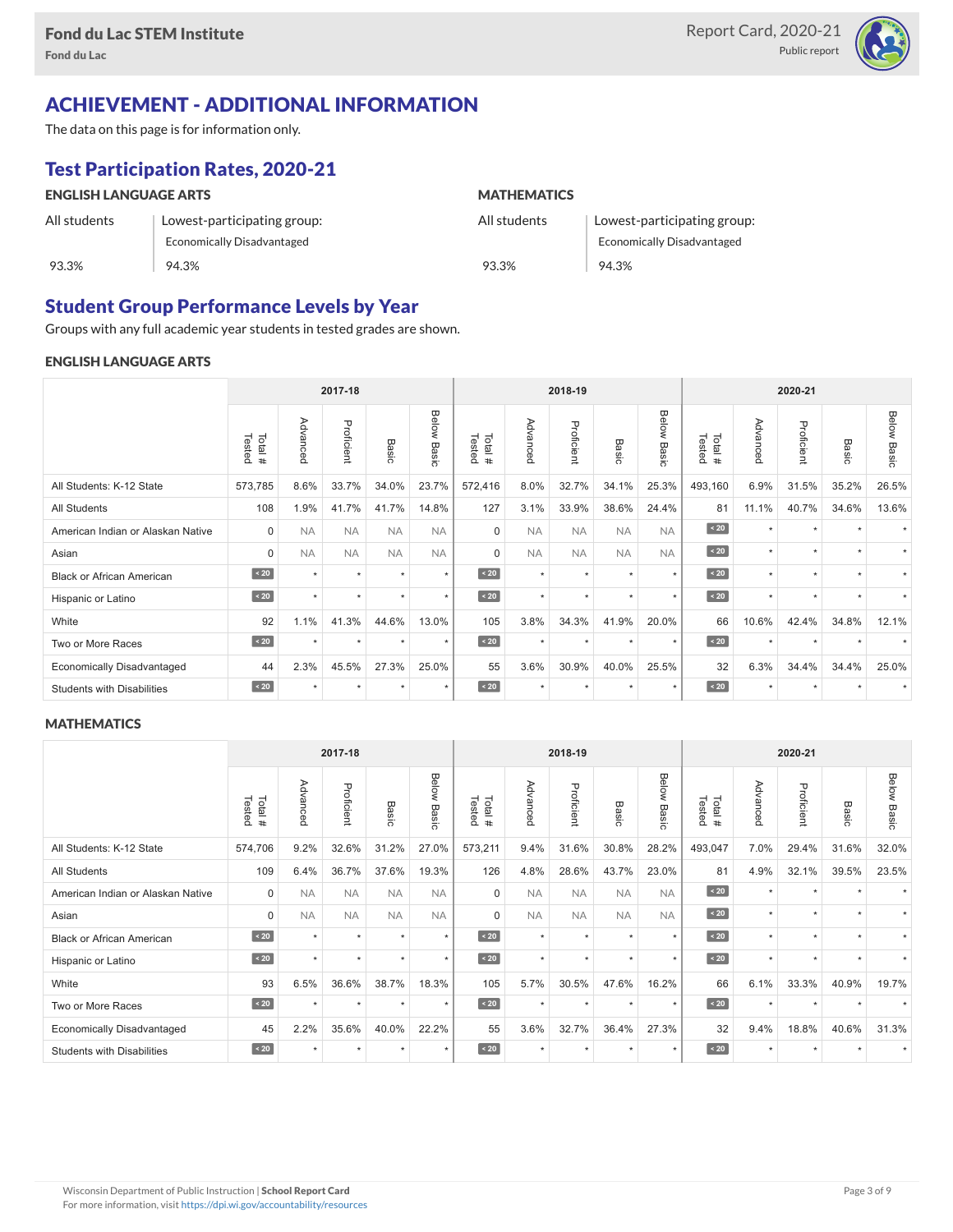

## **GROWTH**

This priority area measures year-to-year student progress on statewide tests. It uses a value-added model that seeks to control for circumstances beyond the influence of educators. A high value-added score means that on average students in the school are progressing more quickly than other, similar students. Growth is scored from 0 to 100 to match the other priority areas and is a conversion from the roughly 0 to 6 value-added score.



## Student Group Value-Added (for information only)

Value-added scores cover an approximately 0-6 range. Higher scores mean greater positive impact. A score of 3.0 is average. Group size is shown in parentheses. Groups with fewer than 20 students are not displayed. Shaded boxes indicate higher-than-average scores.

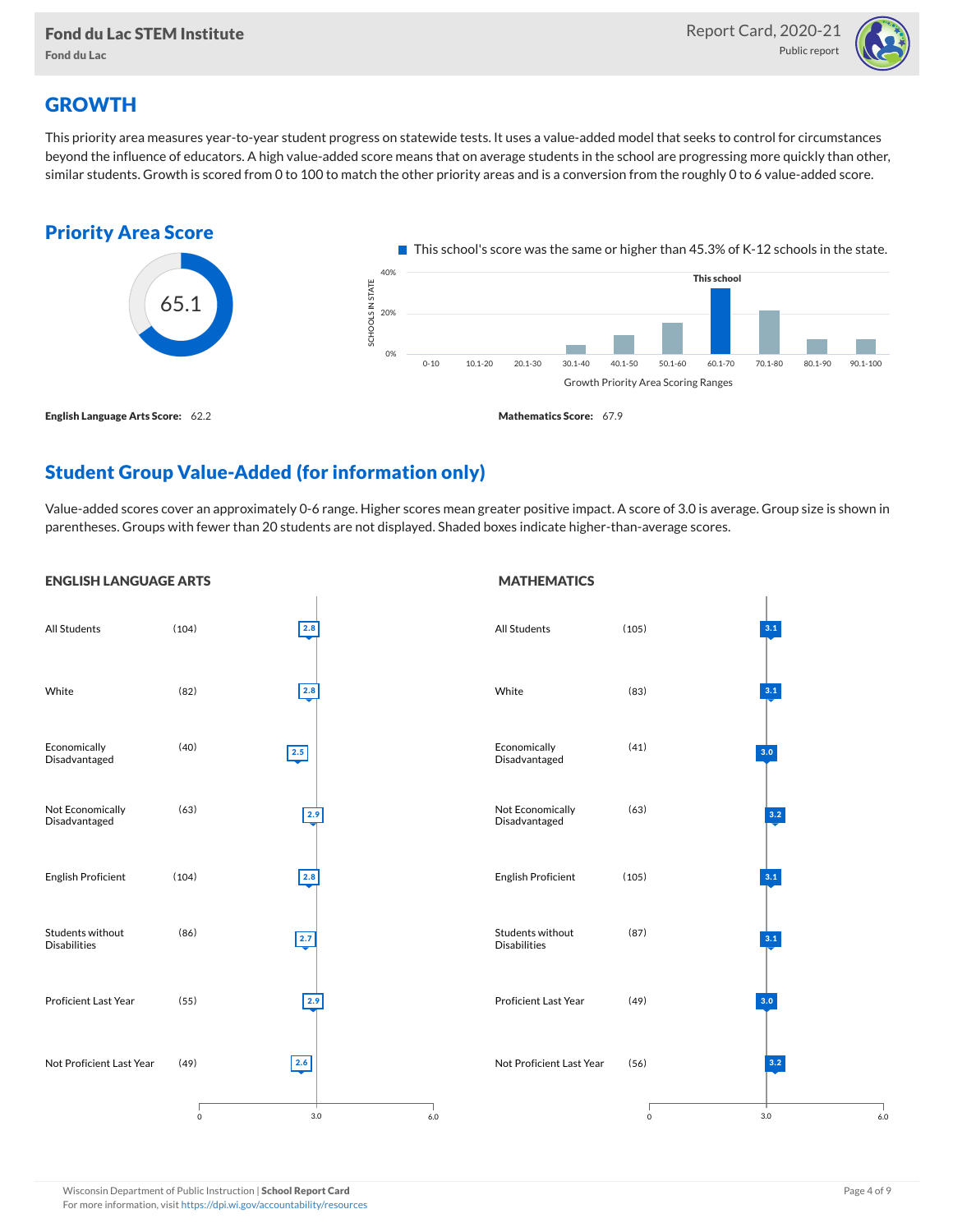

# TARGET GROUP OUTCOMES

This priority area examines outcomes for students with the lowest test scores — the Target Group. It is designed to promote equity by helping schools focus on learners who need the most support while also improving outcomes for all students. The priority area score combines component scores for achievement, growth, chronic absenteeism, and attendance or graduation rate. Data are not displayed when target groups have fewer than 20 students.





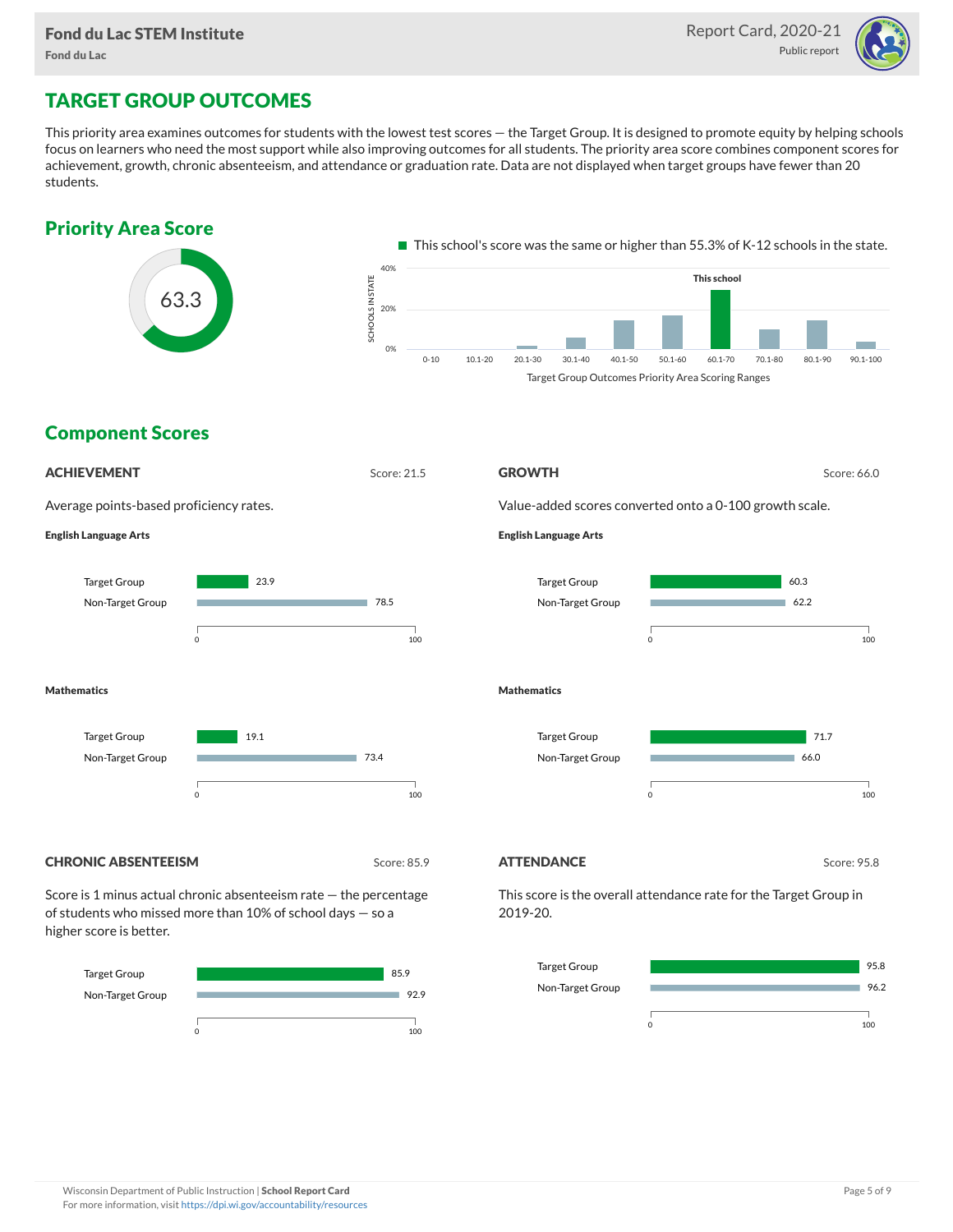

# ON-TRACK TO GRADUATION

This priority area indicates how successfully students are progressing toward completing their K-12 education. The score combines component scores for measures of student engagement and achievement.



## Component Scores



Score is 1 minus actual chronic absenteeism rate — the percentage of students who missed more than 10% of school days — so a higher score is better.



### **3RD GRADE ENGLISH LANGUAGE ARTS** Score: NA

Average points-based proficiency rates.

NO DATA TO DISPLAY

#### **SCHOOL-WIDE ATTENDANCE** Score: 96.0

This score is the overall attendance rate for the school in 2019-20.



#### **8TH GRADE MATHEMATICS** Score: 60.3

Average points-based proficiency rates.

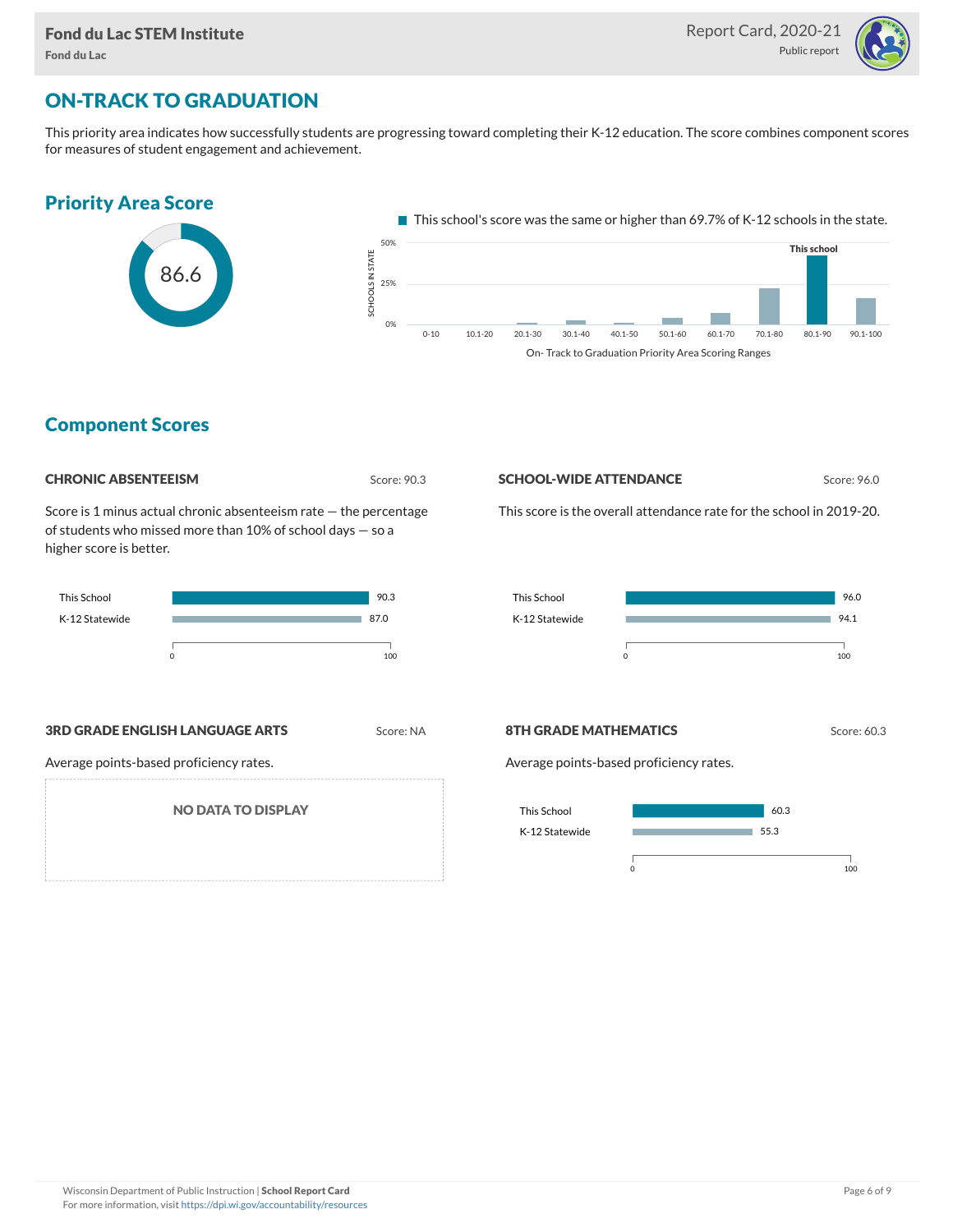

# ON-TRACK TO GRADUATION - ADDITIONAL INFORMATION

This page provides additional detail about chronic absenteeism and graduation and is for information only.

## Student Group Chronic Absenteeism Rates, Single-Year

|                                   | 2017-18   |         |                 | 2018-19 | 2019-20         |       |  |
|-----------------------------------|-----------|---------|-----------------|---------|-----------------|-------|--|
|                                   | Students  | Rate    | <b>Students</b> | Rate    | <b>Students</b> | Rate  |  |
| All Students: K-12 State          | 833,321   | 12.8%   | 831,563         | 13.1%   | 826,692         | 13.1% |  |
| <b>All Students</b>               | 109       | 9.2%    | 131             | 13.7%   | 133             | 6.8%  |  |
| <b>Black or African American</b>  | $\sim 20$ | $\star$ | $\sim 20$       | $\star$ | $\sim 20$       |       |  |
| Hispanic or Latino                | $\sim 20$ | $\star$ | $\sim 20$       | $\star$ | $\sim 20$       |       |  |
| White                             | 94        | 9.6%    | 108             | 13.0%   | 107             | 6.5%  |  |
| Two or More Races                 | $\sim 20$ | $\star$ | $\sim 20$       | $\star$ | $\angle 20$     |       |  |
| <b>Economically Disadvantaged</b> | 45        | 20.0%   | 58              | 19.0%   | 58              | 8.6%  |  |
| <b>Students with Disabilities</b> | $\sim 20$ | $\star$ | $\sim 20$       | $\star$ | 20              | 10.0% |  |

## Student Group Graduation Rates

This table shows for each of two cohorts the percentage of students starting high school together who graduated by 2019-20. The four-year rate pertains to students who started high school four years earlier, and the seven-year rate pertains to students who started seven years earlier.

|                                   |                    | Four-year cohort graduation rate |           | Seven-year cohort graduation rate |           |           |  |  |  |
|-----------------------------------|--------------------|----------------------------------|-----------|-----------------------------------|-----------|-----------|--|--|--|
|                                   | Students in cohort | Graduates                        | Rate      | Students in cohort                | Graduates | Rate      |  |  |  |
| All Students: K-12 State          | 66,987             | 60,500                           | 90.3%     | 65,509                            | 60,787    | 92.8%     |  |  |  |
| All Students                      | 20                 |                                  |           | $\mathbf 0$                       | <b>NA</b> | <b>NA</b> |  |  |  |
| White                             | $\sim 20$          |                                  |           | $\mathbf 0$                       | <b>NA</b> | <b>NA</b> |  |  |  |
| Two or More Races                 | $\sim 20$          |                                  | $\ddot{}$ | $\mathbf 0$                       | <b>NA</b> | <b>NA</b> |  |  |  |
| <b>Economically Disadvantaged</b> | $\angle 20$        |                                  |           | $\mathbf 0$                       | <b>NA</b> | <b>NA</b> |  |  |  |
| <b>Students with Disabilities</b> | 20                 |                                  |           | $\mathbf 0$                       | <b>NA</b> | <b>NA</b> |  |  |  |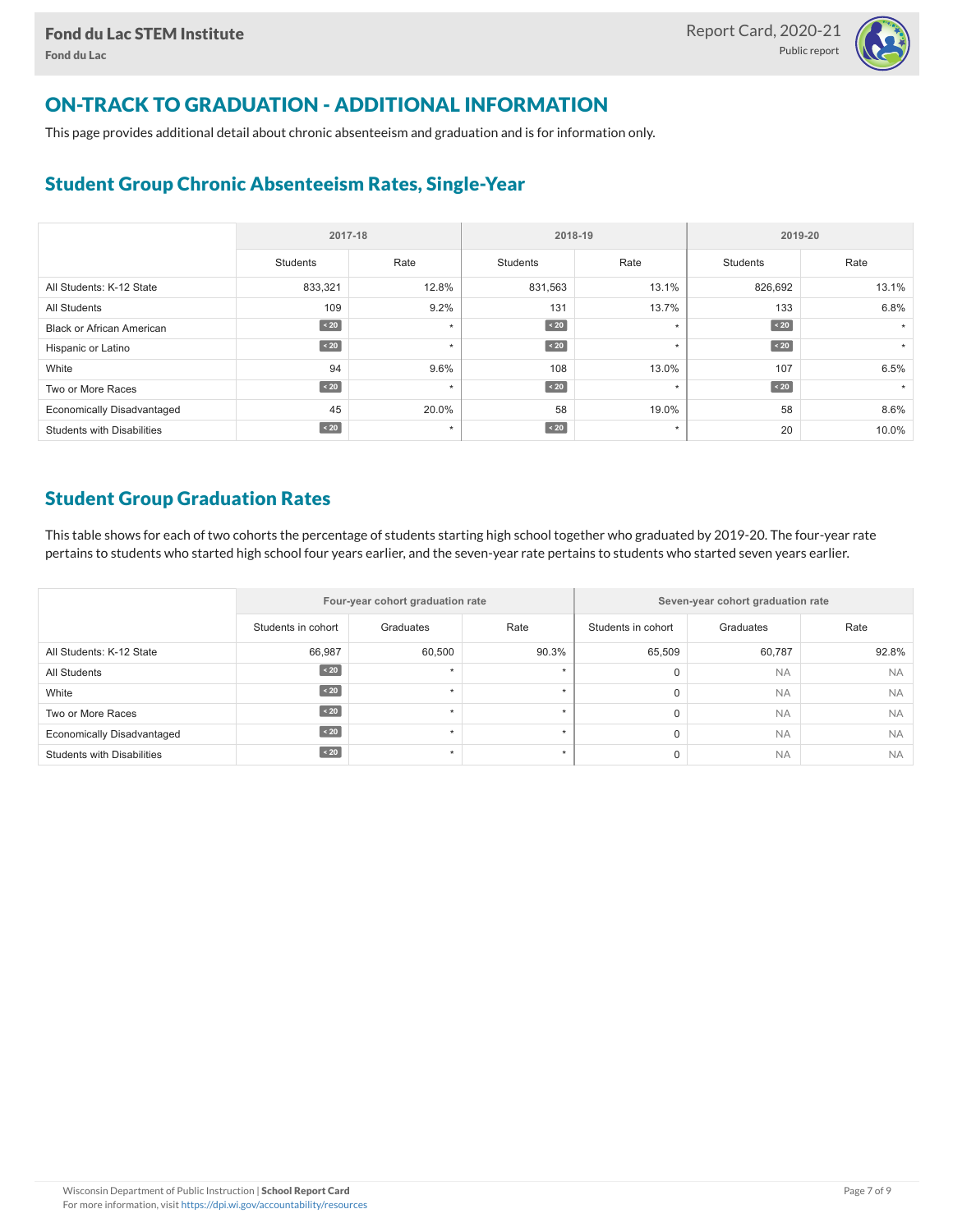

# POSTSECONDARY PREPARATION, 2019-20

Section 115.385 (d)1.-5., Wis. Stat., requires report cards to include data on pupil participation in various postsecondary preparation opportunities. All data are for grades 9-12. This is for information only and does not affect scores. Course and program data are reported by schools and districts to DPI, and this is the first time these data are included on report cards. Please use caution when interpreting these data. Asterisks replace all-student participation data if the school enrolled fewer than 20 students.

## Participation by Type of Postsecondary Preparation

| <b>ADVANCED COURSES</b>                                                    |       | <b>DUAL ENROLLMENT</b>              |                             | <b>INDUSTRY-RECOGNIZED</b><br><b>CREDENTIALS</b> |                                 | <b>WORK-BASED LEARNING</b>   |                              |  |
|----------------------------------------------------------------------------|-------|-------------------------------------|-----------------------------|--------------------------------------------------|---------------------------------|------------------------------|------------------------------|--|
| School                                                                     | State | School                              | State                       | School                                           | State                           | School                       | State                        |  |
| 7.9%                                                                       | 19.2% | 0.0%                                | 17.8%                       | $0.0\%$                                          | 1.4%                            | 5.3%                         | 2.4%                         |  |
| 3 students successfully<br>completed at least one<br>Advanced Placement or |       | No students successfully<br>course. | completed a dual enrollment | recognized credential.                           | No students earned an industry- | 2 students participated in a | work-based learning program. |  |
| International Baccalaureate                                                |       |                                     |                             |                                                  |                                 |                              |                              |  |
| COLICSA                                                                    |       |                                     |                             |                                                  |                                 |                              |                              |  |

## Student Group Participation

This table compares the percentages of students in the school participating in different types of postsecondary preparation opportunities with the percentages for the state. All groups present in the school are shown. Total student enrollments are given for reference.

|                                   | <b>Total # Enrolled</b> |         |         | <b>Advanced Courses</b> |         | <b>Dual Enrollment</b> |         | Industry-Recognized<br><b>Credentials</b> |         | <b>Work-Based Learning</b> |  |
|-----------------------------------|-------------------------|---------|---------|-------------------------|---------|------------------------|---------|-------------------------------------------|---------|----------------------------|--|
|                                   | School                  | State   | School  | <b>State</b>            | School  | <b>State</b>           | School  | State                                     | School  | State                      |  |
| <b>Black or African American</b>  | $\angle 20$             | 24,232  | $\star$ | 11.5%                   | $\star$ | 9.9%                   | $\star$ | 0.3%                                      | $\star$ | 0.8%                       |  |
| Hispanic or Latino                | $\sim 20$               | 31,812  | $\star$ | 14.7%                   | $\star$ | 14.1%                  | $\star$ | 0.9%                                      | $\star$ | 1.4%                       |  |
| White                             | 33                      | 188,332 | 9.1%    | 20.8%                   | 0.0%    | 19.7%                  | 0.0%    | 1.6%                                      | 6.1%    | 2.8%                       |  |
| Two or More Races                 | $\angle 20$             | 9,226   | $\star$ | 16.1%                   | $\star$ | 13.3%                  | $\star$ | 1.1%                                      | $\star$ | 1.4%                       |  |
| <b>Economically Disadvantaged</b> | $\leq 20$               | 97.617  | $\star$ | 11.0%                   | $\star$ | 13.7%                  | $\star$ | 0.8%                                      | $\star$ | 1.7%                       |  |
| <b>Students with Disabilities</b> | $\angle 20$             | 34,473  | $\star$ | 2.9%                    | $\star$ | 10.2%                  | $\star$ | 0.5%                                      | $\star$ | 1.4%                       |  |